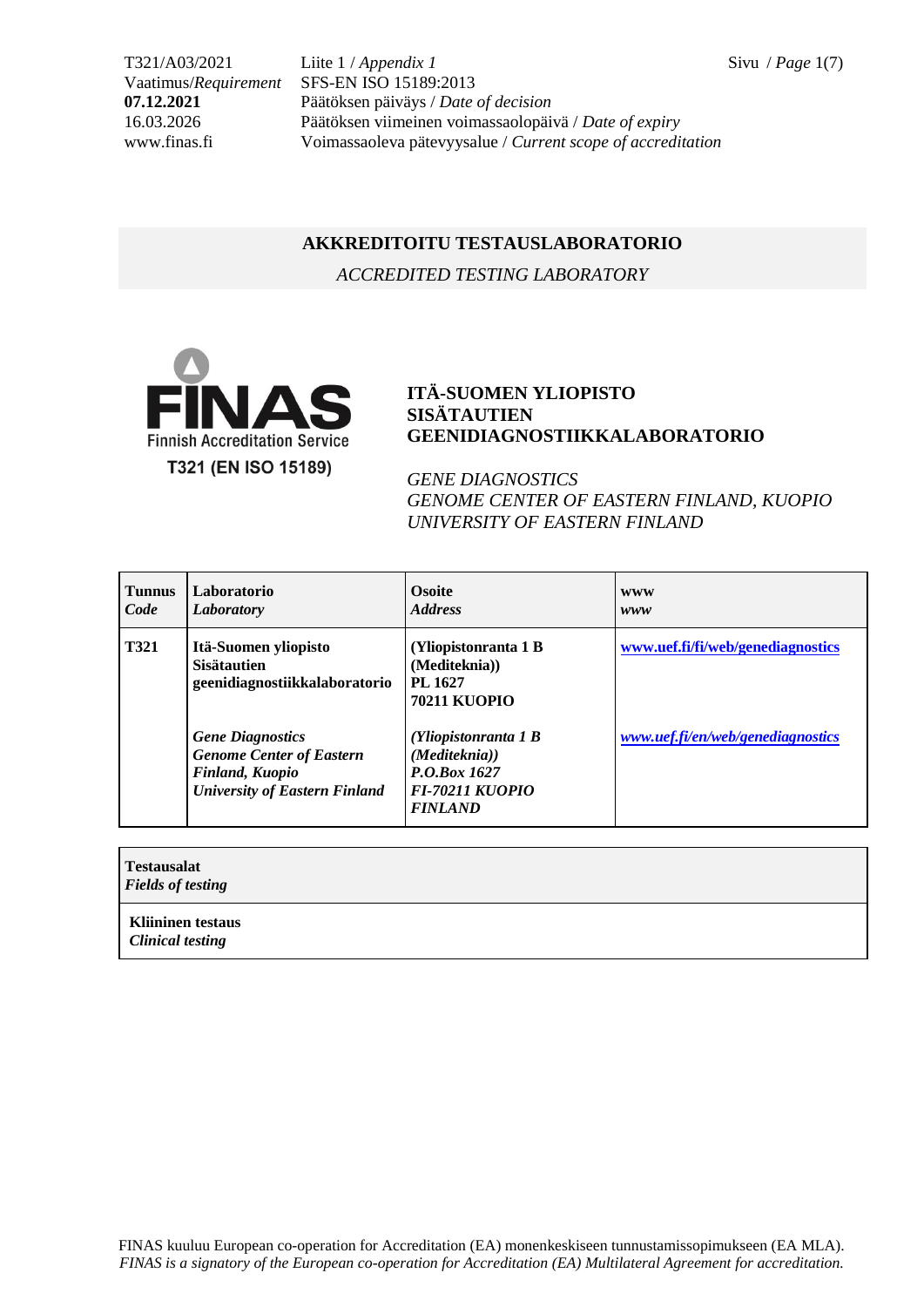T321/A03/2021 Liite 1 / *Appendix 1* Sivu / *Page* 2(7) Vaatimus/*Requirement* SFS-EN ISO 15189:2013 **07.12.2021** Päätöksen päiväys / *Date of decision* 16.03.2026 Päätöksen viimeinen voimassaolopäivä / *Date of expiry* www.finas.fi Voimassaoleva pätevyysalue / *Current scope of accreditation*

| <b>PÄTEVYYSALUE</b><br><b>SCOPE OF ACCREDITATION</b>                                                        |                                                                                                                                            |                                                                                                                       |  |
|-------------------------------------------------------------------------------------------------------------|--------------------------------------------------------------------------------------------------------------------------------------------|-----------------------------------------------------------------------------------------------------------------------|--|
| Testattava materiaali / tuote<br>Material / product tested                                                  | Testityyppi, mittausalue<br>Type of test, measured range                                                                                   | Testausmenetelmä<br><b>Test method</b>                                                                                |  |
| Kliininen testaus, Genetiikka, Molekyyligenetiikka<br><b>Clinical testing, Genetics, Molecular genetics</b> |                                                                                                                                            |                                                                                                                       |  |
| Veri / genominen DNA<br>Blood / genomic DNA                                                                 | Hemokromatoosin geneettinen<br>tutkimus<br>Genetic analysis of<br>hemochromatosis                                                          | NGS Uuden sukupolven<br>sekvensointi<br><b>Next Generation Sequencing</b><br>Sanger-sekvensointi<br>Sanger sequencing |  |
| Veri / genominen DNA<br>Blood / genomic DNA                                                                 | Hypertriglyseridemioiden<br>geneettinen tutkimus<br>Genetic analysis of<br>hypertriglyceridemia.                                           | NGS Uuden sukupolven<br>sekvensointi<br><b>Next Generation Sequencing</b><br>Sanger-sekvensointi<br>Sanger sequencing |  |
| Veri / genominen DNA<br>Blood / genomic DNA                                                                 | Kilpirauhashormoniresistenssin<br>geneettinen tutkimus<br>Thyroid hormone resistance                                                       | NGS Uuden sukupolven<br>sekvensointi<br><b>Next Generation Sequencing</b><br>Sanger-sekvensointi<br>Sanger sequencing |  |
| Veri / genominen DNA<br>Blood / genomic DNA                                                                 | Liddlen syndrooman<br>geneettinen tutkimus<br>Genetic analysis of Liddle<br>syndrome                                                       | NGS Uuden sukupolven<br>sekvensointi<br><b>Next Generation Sequencing</b><br>Sanger-sekvensointi<br>Sanger sequencing |  |
| Veri / genominen DNA<br>Blood / genomic DNA                                                                 | Lisämunuaisten aldosteronia<br>tuottavan adenooman<br>geneettinen tutkimus<br>Genetic analysis of aldosterone-<br>producing adenoma        | NGS Uuden sukupolven<br>sekvensointi<br><b>Next Generation Sequencing</b><br>Sanger-sekvensointi<br>Sanger sequencing |  |
| Veri / genominen DNA<br>Blood / genomic DNA                                                                 | Nefroottisen syndrooman<br>geenitutkimus<br>Genetic analysis of nephrotic<br>syndrome                                                      | NGS Uuden sukupolven<br>sekvensointi<br><b>Next Generation Sequencing</b><br>Sanger-sekvensointi<br>Sanger sequencing |  |
| Veri / genominen DNA<br>Blood / genomic DNA                                                                 | Multippeli endokriininen<br>neoplasia tyyppi 2:n geneettinen<br>tutkimus<br>Genetic analysis of the multiple<br>endocrine neoplasia type 2 | NGS Uuden sukupolven<br>sekvensointi<br><b>Next Generation Sequencing</b><br>Sanger-sekvensointi<br>Sanger sequencing |  |
| Veri / genominen DNA<br>Blood / genomic DNA                                                                 | Perinnöllisen hypotyreoosin<br>geneettinen tutkimus<br>Genetic analysis of familial<br>hypothyroidism                                      | NGS Uuden sukupolven<br>sekvensointi<br><b>Next Generation Sequencing</b><br>Sanger-sekvensointi<br>Sanger sequencing |  |

FINAS kuuluu European co-operation for Accreditation (EA) monenkeskiseen tunnustamissopimukseen (EA MLA). *FINAS is a signatory of the European co-operation for Accreditation (EA) Multilateral Agreement for accreditation.*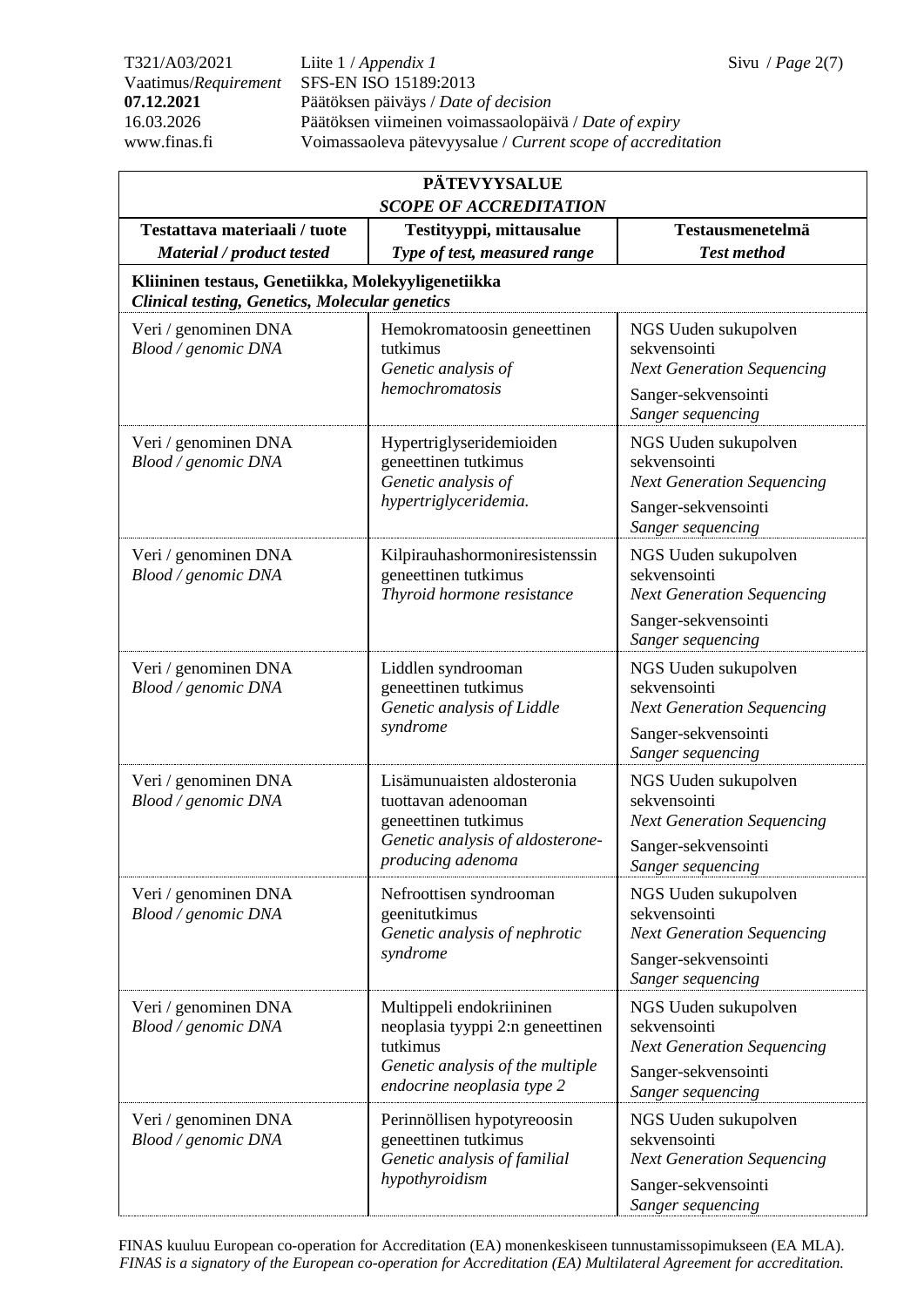T321/A03/2021 Liite 1 / *Appendix 1* Sivu / *Page* 3(7) Vaatimus/*Requirement* SFS-EN ISO 15189:2013 **07.12.2021** Päätöksen päiväys / *Date of decision* 16.03.2026 Päätöksen viimeinen voimassaolopäivä / *Date of expiry* www.finas.fi Voimassaoleva pätevyysalue / *Current scope of accreditation*

| <b>PÄTEVYYSALUE</b><br><b>SCOPE OF ACCREDITATION</b>       |                                                                                                          |                                                                                                                                                                                                |  |
|------------------------------------------------------------|----------------------------------------------------------------------------------------------------------|------------------------------------------------------------------------------------------------------------------------------------------------------------------------------------------------|--|
| Testattava materiaali / tuote<br>Material / product tested | Testityyppi, mittausalue<br>Type of test, measured range                                                 | Testausmenetelmä<br><b>Test method</b>                                                                                                                                                         |  |
| Veri / genominen DNA<br>Blood / genomic DNA                | Sitosterolemian geneettinen<br>tutkimus<br>Genetic analysis of<br>sitosterolemia                         | NGS Uuden sukupolven<br>sekvensointi<br><b>Next Generation Sequencing</b><br>Sanger-sekvensointi<br>Sanger sequencing                                                                          |  |
| Veri / genominen DNA<br>Blood / genomic DNA                | Androgeeniresistenssin<br>geneettinen tutkimus<br>Genetic analysis of androgen<br>insensitivity syndrome | NGS Uuden sukupolven<br>sekvensointi<br><b>Next Generation Sequencing</b><br>Sanger-sekvensointi<br>Sanger sequencing<br>MLPA-menetelmä<br>Multiplex Ligation-dependent<br>Probe Amplification |  |
| Veri / genominen DNA<br>Blood / genomic DNA                | Fabryn taudin geneettinen<br>tutkimus<br>Genetic analysis of Fabry<br>disease                            | NGS Uuden sukupolven<br>sekvensointi<br><b>Next Generation Sequencing</b><br>Sanger-sekvensointi<br>Sanger sequencing<br>MLPA-menetelmä<br>Multiplex Ligation-dependent<br>Probe Amplification |  |
| Veri / genominen DNA<br>Blood / genomic DNA                | Feokromosytooman geneettinen<br>tutkimus<br>Genetic analysis of<br>pheochromocytoma                      | NGS Uuden sukupolven<br>sekvensointi<br><b>Next Generation Sequencing</b><br>Sanger-sekvensointi<br>Sanger sequencing<br>MLPA-menetelmä<br>Multiplex Ligation-dependent<br>Probe Amplification |  |
| Veri / genominen DNA<br>Blood / genomic DNA                | Gaucherin taudin geneettinen<br>tutkimus<br>Genetic analysis of Gaucher's<br>disease                     | NGS Uuden sukupolven<br>sekvensointi<br><b>Next Generation Sequencing</b><br>Sanger-sekvensointi<br>Sanger sequencing<br>MLPA-menetelmä<br>Multiplex Ligation-dependent<br>Probe Amplification |  |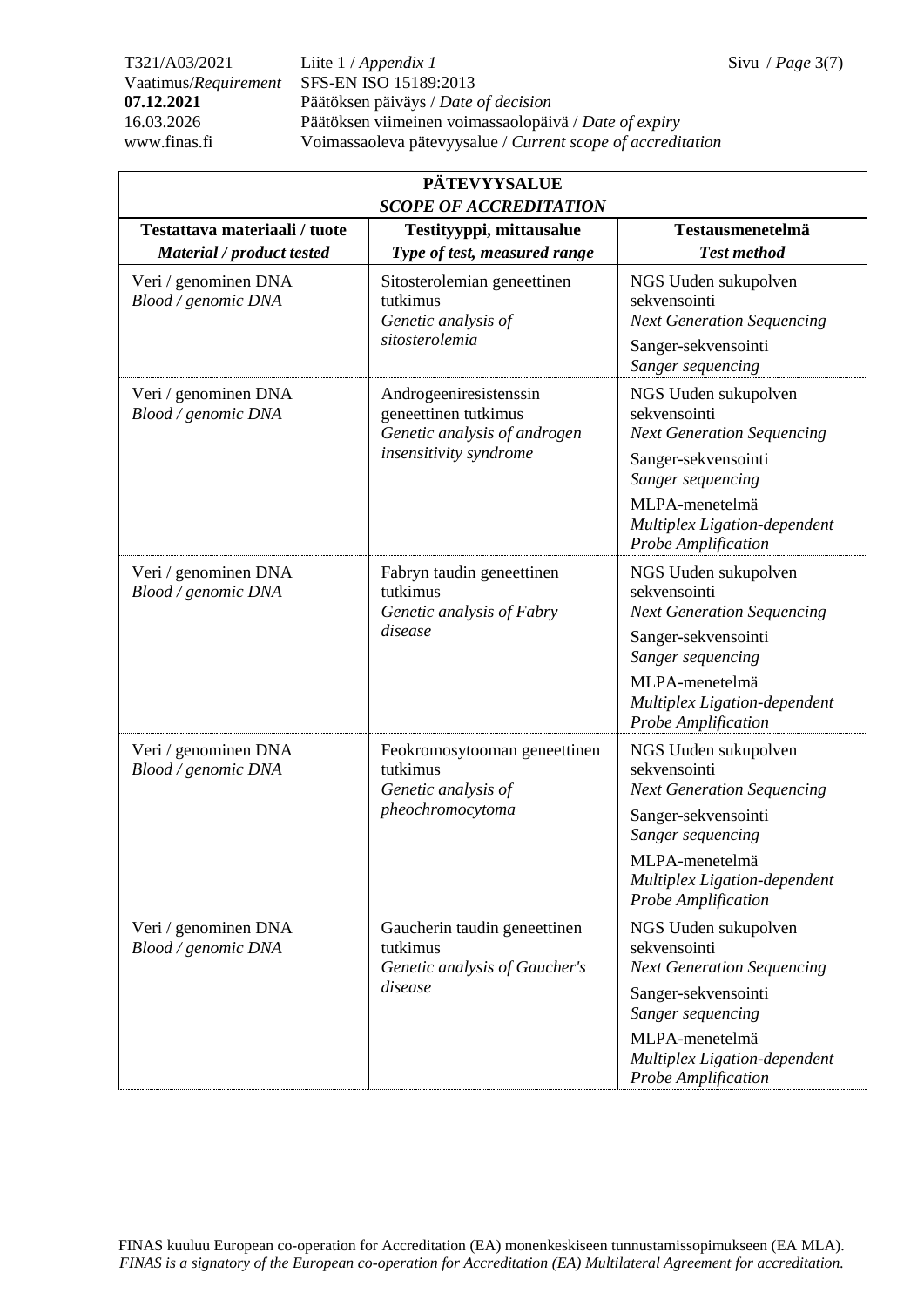T321/A03/2021 Liite 1 / *Appendix 1* Sivu / *Page* 4(7) Vaatimus/*Requirement* SFS-EN ISO 15189:2013 **07.12.2021** Päätöksen päiväys / *Date of decision* 16.03.2026 Päätöksen viimeinen voimassaolopäivä / *Date of expiry* www.finas.fi Voimassaoleva pätevyysalue / *Current scope of accreditation*

| <b>PÄTEVYYSALUE</b><br><b>SCOPE OF ACCREDITATION</b>                     |                                                                                                                                                                     |                                                                                                                                                                                                |  |
|--------------------------------------------------------------------------|---------------------------------------------------------------------------------------------------------------------------------------------------------------------|------------------------------------------------------------------------------------------------------------------------------------------------------------------------------------------------|--|
| Testattava materiaali / tuote                                            | Testityyppi, mittausalue                                                                                                                                            | <b>Testausmenetelmä</b><br><b>Test method</b>                                                                                                                                                  |  |
| Material / product tested<br>Veri / genominen DNA<br>Blood / genomic DNA | Type of test, measured range<br>Gitelmanin oireyhtymän<br>geneettinen tutkimus<br>Genetic analysis of Gitelman<br>syndrome                                          | NGS Uuden sukupolven<br>sekvensointi<br><b>Next Generation Sequencing</b><br>Sanger-sekvensointi<br>Sanger sequencing<br>MLPA-menetelmä<br>Multiplex Ligation-dependent<br>Probe Amplification |  |
| Veri / genominen DNA<br>Blood / genomic DNA                              | Hyperkalsemian geneettinen<br>tutkimus<br>Genetic analysis of<br>hypercalsemia                                                                                      | NGS Uuden sukupolven<br>sekvensointi<br><b>Next Generation Sequencing</b><br>Sanger-sekvensointi<br>Sanger sequencing<br>MLPA-menetelmä<br>Multiplex Ligation-dependent<br>Probe Amplification |  |
| Veri / genominen DNA<br>Blood / genomic DNA                              | Hypokalsemian geneettinen<br>tutkimus<br>Genetic analysis of<br>hypocalsemia                                                                                        | NGS Uuden sukupolven<br>sekvensointi<br><b>Next Generation Sequencing</b><br>Sanger-sekvensointi<br>Sanger sequencing<br>MLPA-menetelmä<br>Multiplex Ligation-dependent<br>Probe Amplification |  |
| Veri / genominen DNA<br>Blood / genomic DNA                              | Marfanin oireyhtymän<br>geneettinen tutkimus<br>Genetic analysis of Marfan<br>syndrome                                                                              | NGS Uuden sukupolven<br>sekvensointi<br><b>Next Generation Sequencing</b><br>Sanger-sekvensointi<br>Sanger sequencing<br>MLPA-menetelmä<br>Multiplex Ligation-dependent<br>Probe Amplification |  |
| Veri / genominen DNA<br>Blood / genomic DNA                              | Melanokortiinireseptori 4-<br>geenistä johtuvan lihavuuden<br>geneettinen tutkimus<br>Genetic analysis of obesity<br>caused by melanocortin-4<br>receptor mutations | NGS Uuden sukupolven<br>sekvensointi<br><b>Next Generation Sequencing</b><br>Sanger-sekvensointi<br>Sanger sequencing<br>MLPA-menetelmä<br>Multiplex Ligation-dependent<br>Probe Amplification |  |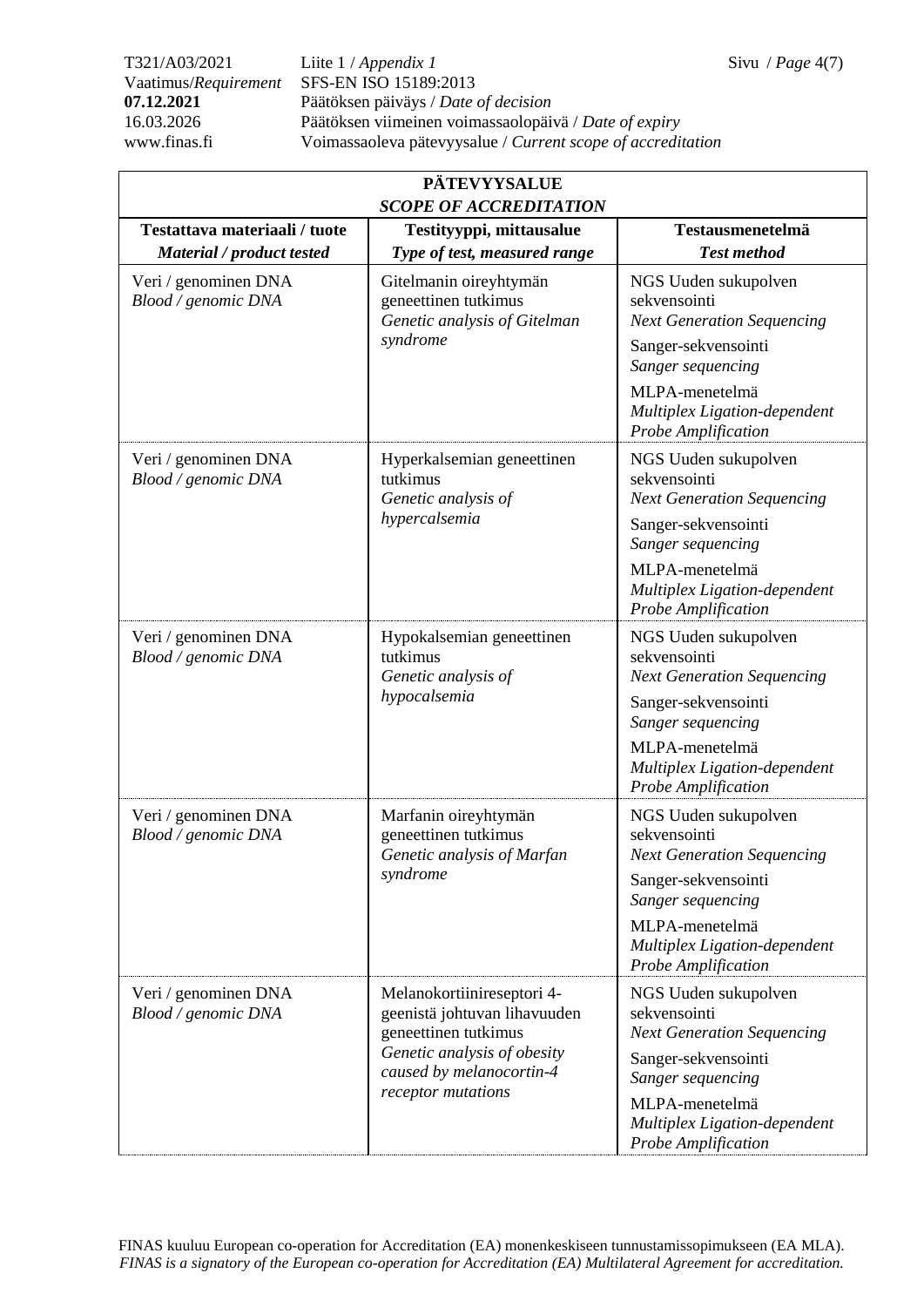T321/A03/2021 Liite 1 / *Appendix 1* Sivu / *Page* 5(7) Vaatimus/*Requirement* SFS-EN ISO 15189:2013 **07.12.2021** Päätöksen päiväys / *Date of decision* 16.03.2026 Päätöksen viimeinen voimassaolopäivä / *Date of expiry* www.finas.fi Voimassaoleva pätevyysalue / *Current scope of accreditation*

| <b>PÄTEVYYSALUE</b><br><b>SCOPE OF ACCREDITATION</b>       |                                                                                                                                                       |                                                                                                                                                                                                                    |  |
|------------------------------------------------------------|-------------------------------------------------------------------------------------------------------------------------------------------------------|--------------------------------------------------------------------------------------------------------------------------------------------------------------------------------------------------------------------|--|
| Testattava materiaali / tuote<br>Material / product tested | Testityyppi, mittausalue<br>Type of test, measured range                                                                                              | Testausmenetelmä<br><b>Test method</b>                                                                                                                                                                             |  |
| Veri / genominen DNA<br>Blood / genomic DNA                | MODY-tyypin diabeteksen<br>geneettinen tutkimus<br>Genetic analysis of maturity-<br>onset diabetes of the young                                       | NGS Uuden sukupolven<br>sekvensointi<br><b>Next Generation Sequencing</b><br>Sanger-sekvensointi<br>Sanger sequencing<br>MLPA-menetelmä<br>Multiplex Ligation-dependent                                            |  |
| Veri / genominen DNA<br>Blood / genomic DNA                | Monogeeninen diabetes<br>Monogenic diabetes                                                                                                           | Probe Amplification<br>NGS Uuden sukupolven<br>sekvensointi<br><b>Next Generation Sequencing</b><br>Sanger-sekvensointi<br>Sanger sequencing                                                                       |  |
|                                                            |                                                                                                                                                       | MLPA-menetelmä<br>Multiplex Ligation-dependent<br>Probe Amplification<br>TaqMan Kvantitatiivinen PCR                                                                                                               |  |
| Veri / genominen DNA<br>Blood / genomic DNA                | Multippeli endokriininen<br>neoplasia tyyppi 1:n geneettinen<br>tutkimus<br>Genetic analysis of the multiple<br>endocrine neoplasia type 1            | Quantitative PCR<br>NGS Uuden sukupolven<br>sekvensointi<br><b>Next Generation Sequencing</b><br>Sanger-sekvensointi<br>Sanger sequencing<br>MLPA-menetelmä<br>Multiplex Ligation-dependent<br>Probe Amplification |  |
| Veri / genominen DNA<br>Blood / genomic DNA                | Muun perinnöllisen<br>hyperkolesterolemian<br>geneettinen tutkimus<br>Genetic analysis of the other<br>genes causing familial<br>hypercholesterolemia | NGS Uuden sukupolven<br>sekvensointi<br><b>Next Generation Sequencing</b><br>Sanger-sekvensointi<br>Sanger sequencing<br>MLPA-menetelmä<br>Multiplex Ligation-dependent<br>Probe Amplification                     |  |
| Veri / genominen DNA<br>Blood / genomic DNA                | Polykystisen munuaistaudin<br>geneettinen tutkimus<br>Genetic analysis of polycystic<br>kidney disease                                                | NGS Uuden sukupolven<br>sekvensointi<br><b>Next Generation Sequencing</b><br>Sanger-sekvensointi<br>Sanger sequencing<br>MLPA-menetelmä<br>Multiplex Ligation-dependent<br>Probe Amplification                     |  |

FINAS kuuluu European co-operation for Accreditation (EA) monenkeskiseen tunnustamissopimukseen (EA MLA). *FINAS is a signatory of the European co-operation for Accreditation (EA) Multilateral Agreement for accreditation.*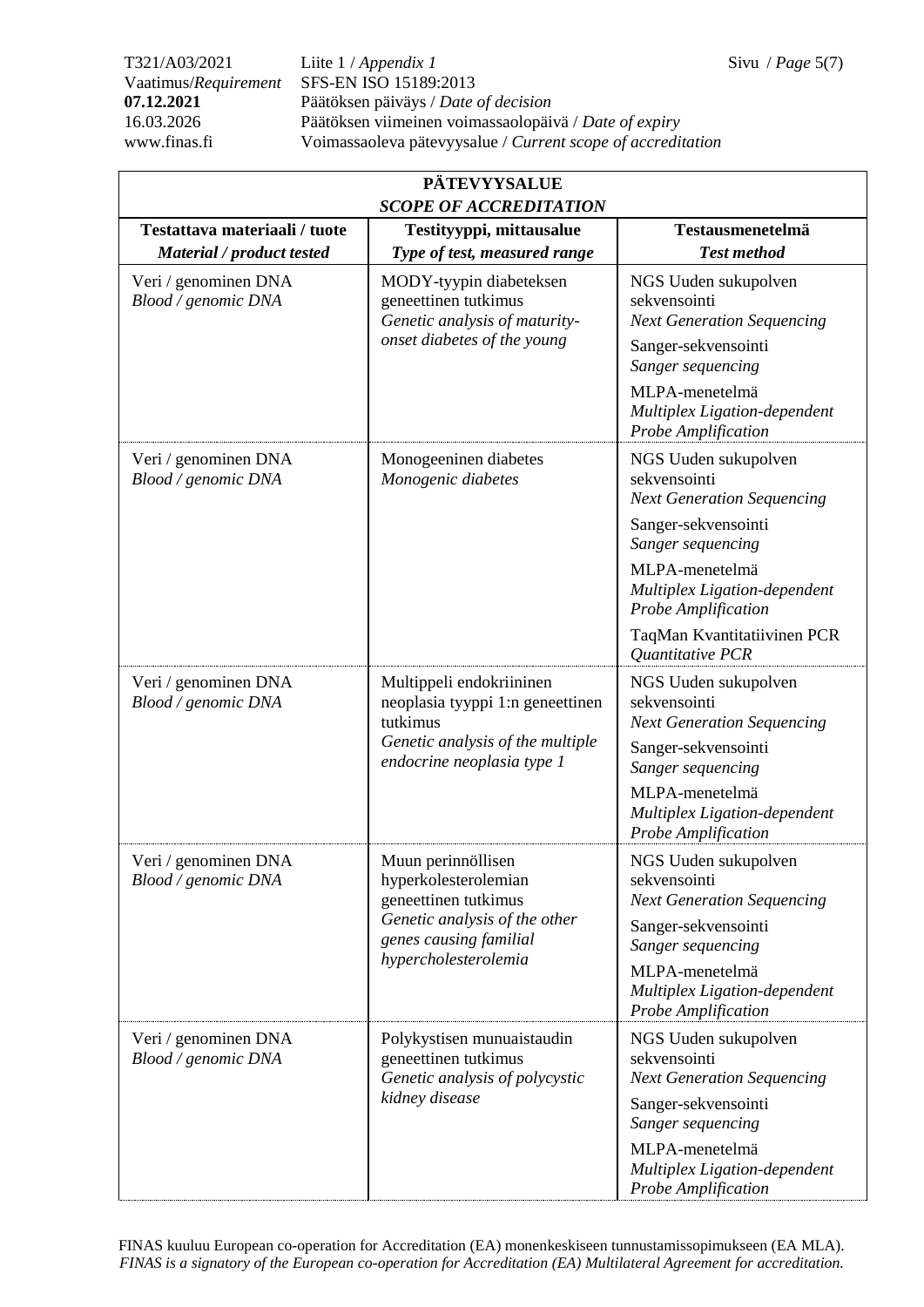T321/A03/2021 Liite 1 / *Appendix 1* Sivu / *Page* 6(7) Vaatimus/*Requirement* SFS-EN ISO 15189:2013 **07.12.2021** Päätöksen päiväys / *Date of decision* 16.03.2026 Päätöksen viimeinen voimassaolopäivä / *Date of expiry* www.finas.fi Voimassaoleva pätevyysalue / *Current scope of accreditation*

| <b>PÄTEVYYSALUE</b><br><b>SCOPE OF ACCREDITATION</b>       |                                                                                                                                                 |                                                                                                                                                                                                                                                   |  |
|------------------------------------------------------------|-------------------------------------------------------------------------------------------------------------------------------------------------|---------------------------------------------------------------------------------------------------------------------------------------------------------------------------------------------------------------------------------------------------|--|
| Testattava materiaali / tuote<br>Material / product tested | Testityyppi, mittausalue<br>Type of test, measured range                                                                                        | Testausmenetelmä<br><b>Test method</b>                                                                                                                                                                                                            |  |
| Veri / genominen DNA<br>Blood / genomic DNA                | Varhaisessa imeväisiässä<br>puhkeavan diabeteksen<br>geneettinen tutkimus<br>Genetic analysis of Permanent<br><b>Neonatal Diabetes Mellitus</b> | NGS Uuden sukupolven<br>sekvensointi<br><b>Next Generation Sequencing</b><br>Sanger-sekvensointi<br>Sanger sequencing<br>MLPA-menetelmä<br>Multiplex Ligation-dependent<br>Probe Amplification                                                    |  |
| Veri / genominen DNA<br>Blood / genomic DNA                | Dilatoivan kardiomyopatian<br>geneettinen tutkimus<br>Genetic analysis of dilated<br>cardiomyopathy                                             | NGS Uuden sukupolven<br>sekvensointi<br><b>Next Generation Sequencing</b><br>Sanger-sekvensointi<br>Sanger sequencing<br>MLPA-menetelmä<br>Multiplex Ligation-dependent<br>Probe Amplification<br>TaqMan Kvantitatiivinen PCR<br>Quantitative PCR |  |
| Veri / genominen DNA<br>Blood / genomic DNA                | Familiaalisen<br>hyperkolesterolemian<br>geneettinen tutkimus (FH)<br>Genetic analysis of familial<br>hypercholesterolemia                      | NGS Uuden sukupolven<br>sekvensointi<br><b>Next Generation Sequencing</b><br>Sanger-sekvensointi<br>Sanger sequencing<br>MLPA-menetelmä<br>Multiplex Ligation-dependent<br>Probe Amplification<br>TaqMan Kvantitatiivinen PCR<br>Quantitative PCR |  |
| Veri / genominen DNA<br>Blood / genomic DNA                | Synnynnäisen<br>hyperinsulinemian geneettinen<br>tutkimus<br>Genetic analysis of congenital<br>hyperinsulinemia                                 | NGS Uuden sukupolven<br>sekvensointi<br><b>Next Generation Sequencing</b><br>Sanger-sekvensointi<br>Sanger sequencing<br>MLPA-menetelmä<br>Multiplex Ligation-dependent<br>Probe Amplification<br>TaqMan Kvantitatiivinen PCR<br>Quantitative PCR |  |